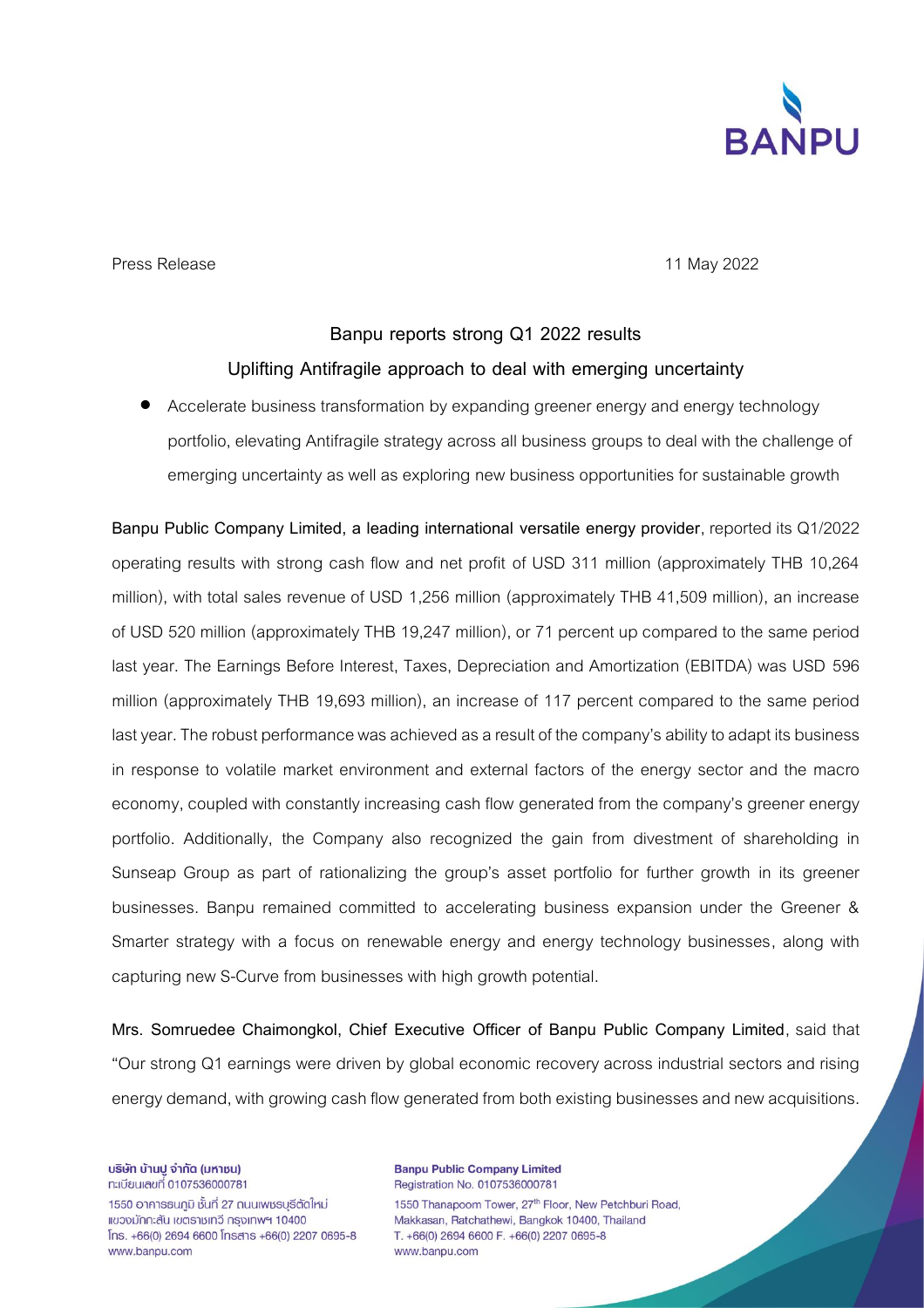

Looking ahead, Banpu will continue to grow in tandem with global energy trends, by focusing on the Antifragility approach, encompassing the ways to cope with changes and uncertainty by managing risks and seizing new business opportunities from the current global situation in light of the energy crisis, political unrest in Europe, hiking interest rates and raw material prices, as well as the challenge of ongoing COVID-19 pandemic. Banpu strives for a future-ready organization with aspiration for a constant growth, which has proved successful from our investments during the recent years."

Banpu moves forward the sustainable growth for the 3 main business groups as follows:

The **Energy Resources Group** – **Mining business** continues to remain well-positioned through existing production and reserves to capture upside from the market. **Gas business** continues focusing on capturing price fly-ups and seeks new investment opportunity to expand lower-carbon gas upstream and midstream portfolio with focus on businesses with eco-friendly operations.

**The Energy Generation Group** – For **Thermal power generation business,** the Company focuses on maintaining operational excellence and flexible cost controlling measures from volatile energy costs and expanding portfolio in energy assets utilizing High Efficiency, Low Emissions (HELE) technology. **Renewable power generation business** continues to expand, focusing on strategic markets with favorable and stable condition.

**The Energy Technology Group** - scales up portfolio by growing existing businesses and investing in new services and solutions to capture new energy trends, as well as establishing a single digital platform by creating synergy between existing and new businesses in the fields of EV, battery, smart cities, floating solar, and energy management system. Banpu continues to expand new groups of customers such as a solar rooftop project in Indonesia, with a capacity of 5.9 MWp, and starts Summer Lasalle Phase-3 project in Bangkok, with a capacity of 982 kWp.

บริษัท บ้านปู จำกัด (มหาชน) ทะเบียนเลขที่ 0107536000781

1550 อาคารธนภูมิ ชั้นที่ 27 ถนนเพชรบุรีตัดใหม่ แขวงมักกะสัน เขตราชเทวี กรุงเทพฯ 10400  $[$ ns. +66(0) 2694 6600  $[$ nsans +66(0) 2207 0695-8 www.banpu.com

**Banpu Public Company Limited** Registration No. 0107536000781 1550 Thanapoom Tower, 27<sup>th</sup> Floor, New Petchburi Road, Makkasan, Ratchathewi, Bangkok 10400, Thailand T. +66(0) 2694 6600 F. +66(0) 2207 0695-8 www.banpu.com